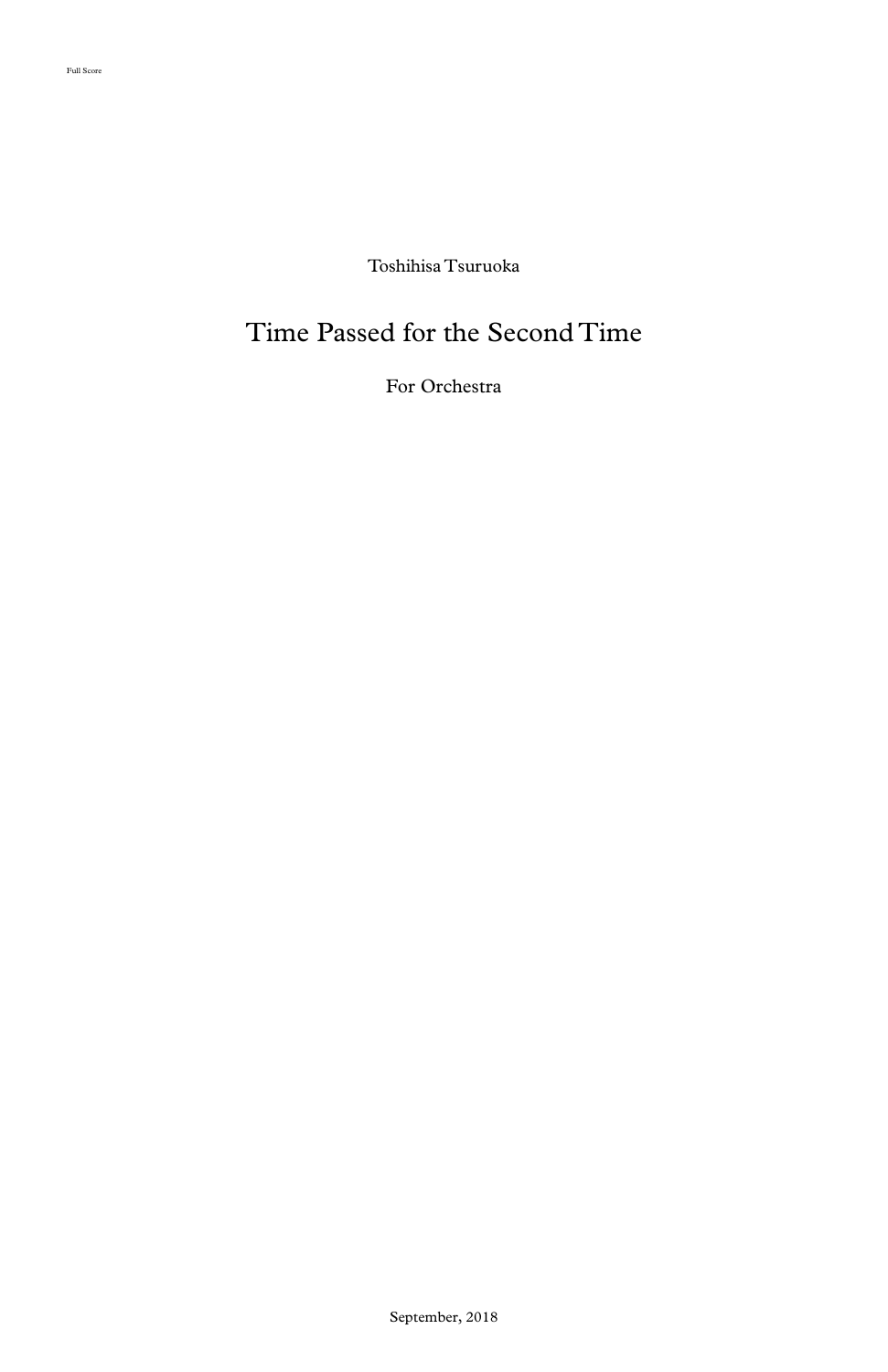Score is transposed.

Playing-time: about 7 minutes.

Crotales Marimba Crush Cymbals Piccolo Flutes I & II Oboes I & II Cor Anglais Clarinets I & II in Bb Bass Clarinet Bassoons I & II Horns I, II, II, & IV in F Trumpets I & II in C Trombones I & II Tuba Percussion I Percussion II Percussion III Timpani Harp Violin I & II Viola Violoncello Contrabass Crotales Snare Drum Sizzle Cymbal Bass Drum Tam-tam Suspended Cymbal Triangle Vibraphone

Toshihisa Tsuruoka tt1694@nyu.edu



toshihisatsuruoka.com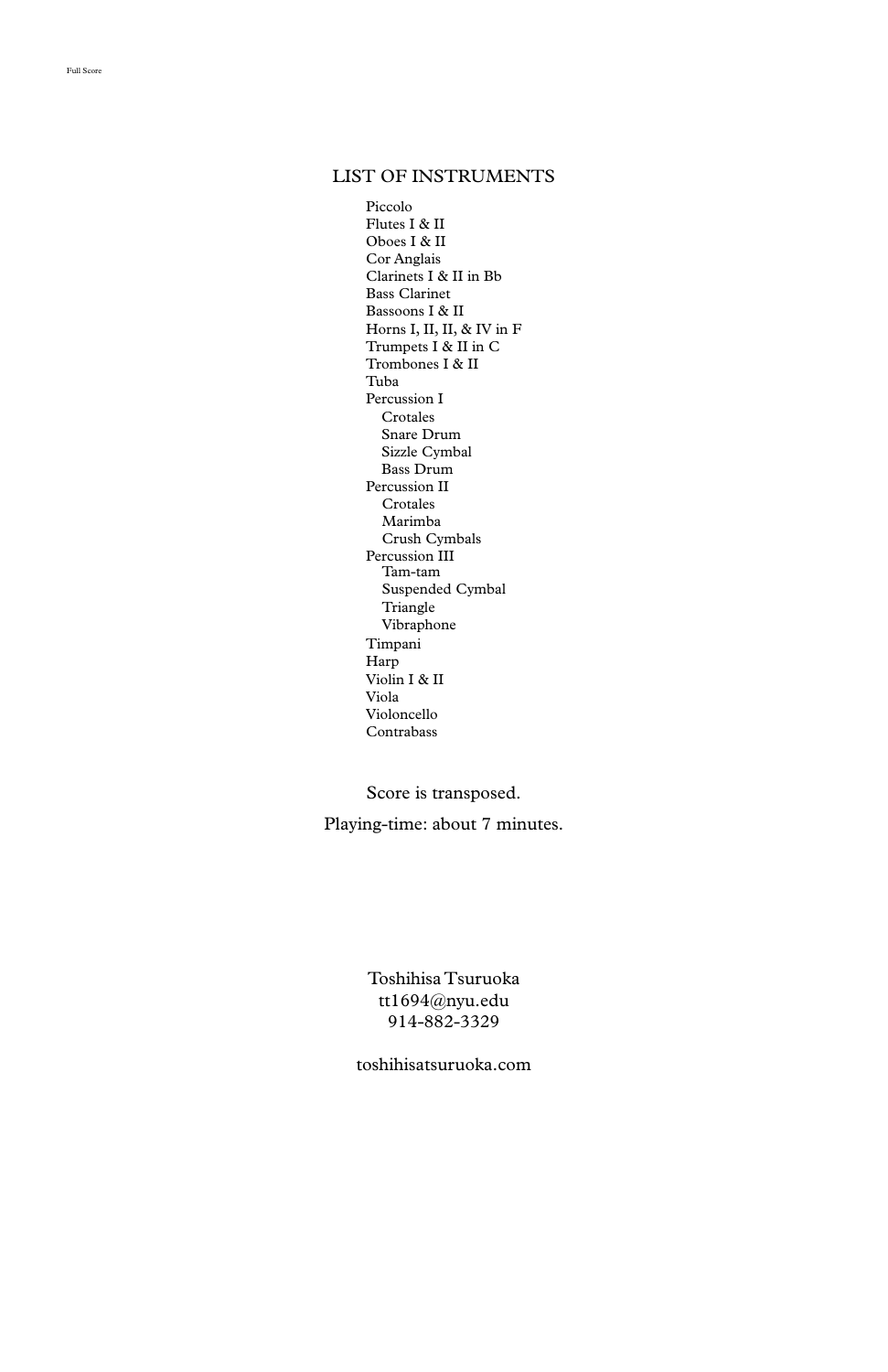

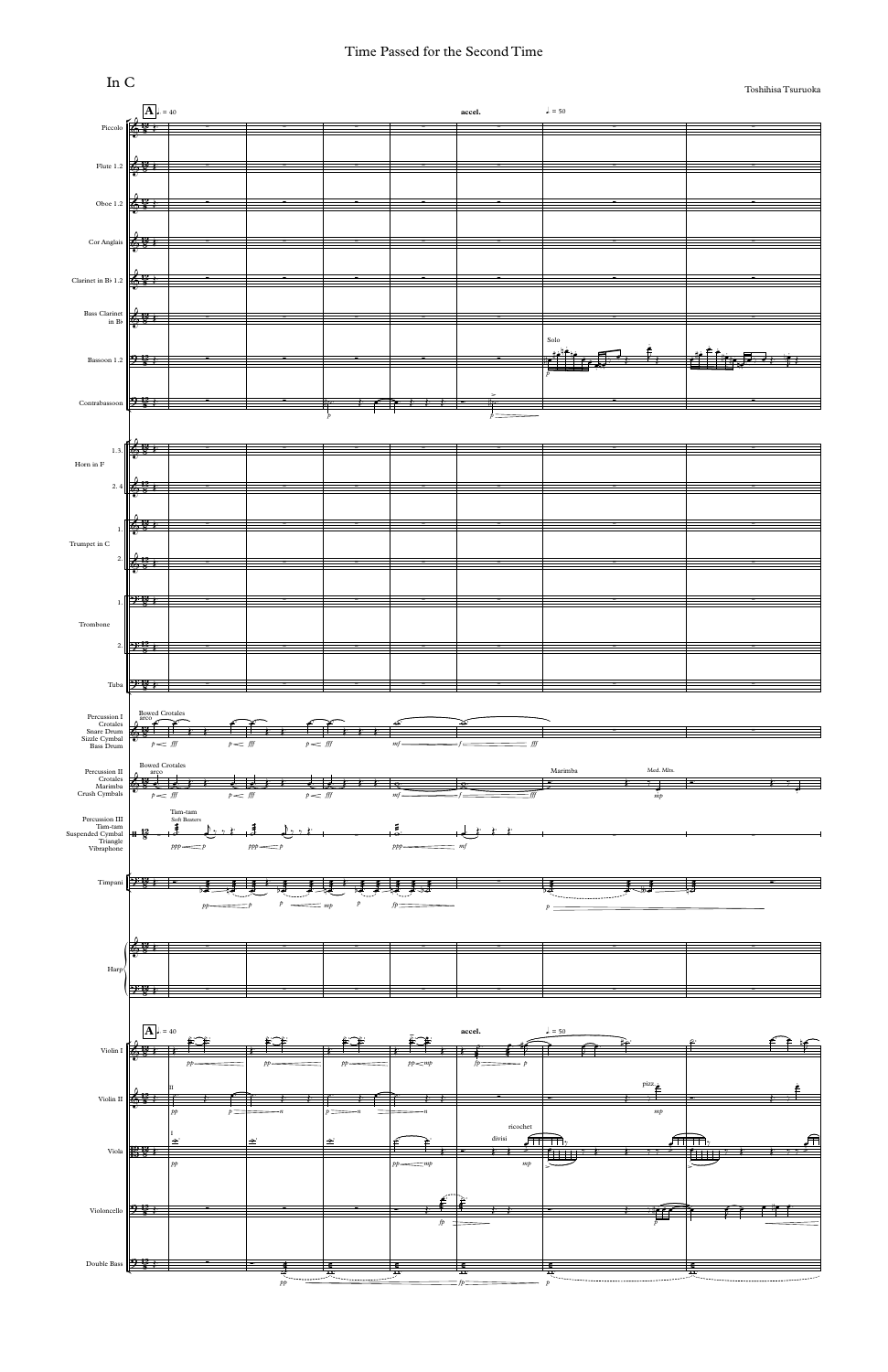**poco accel.**



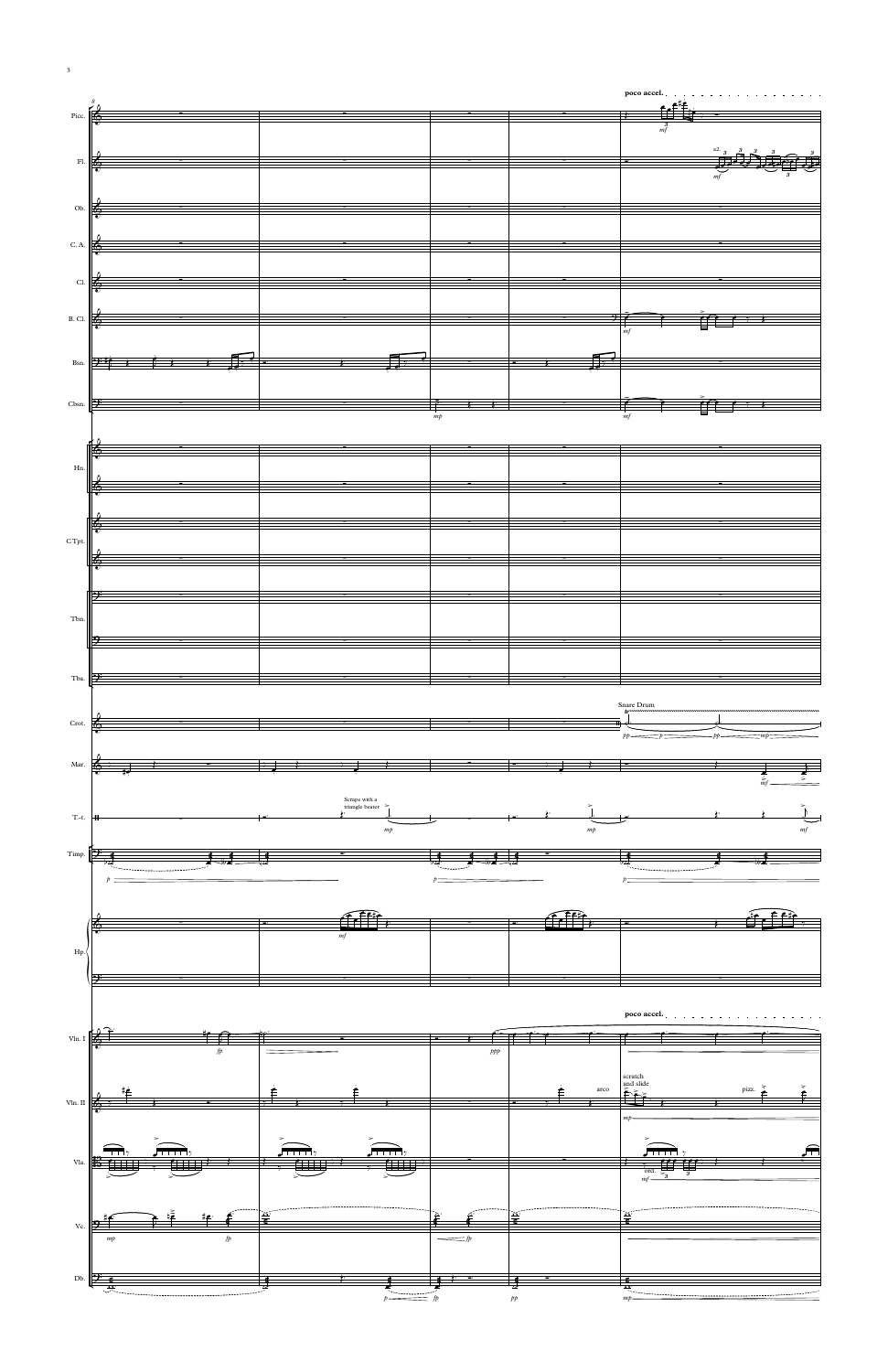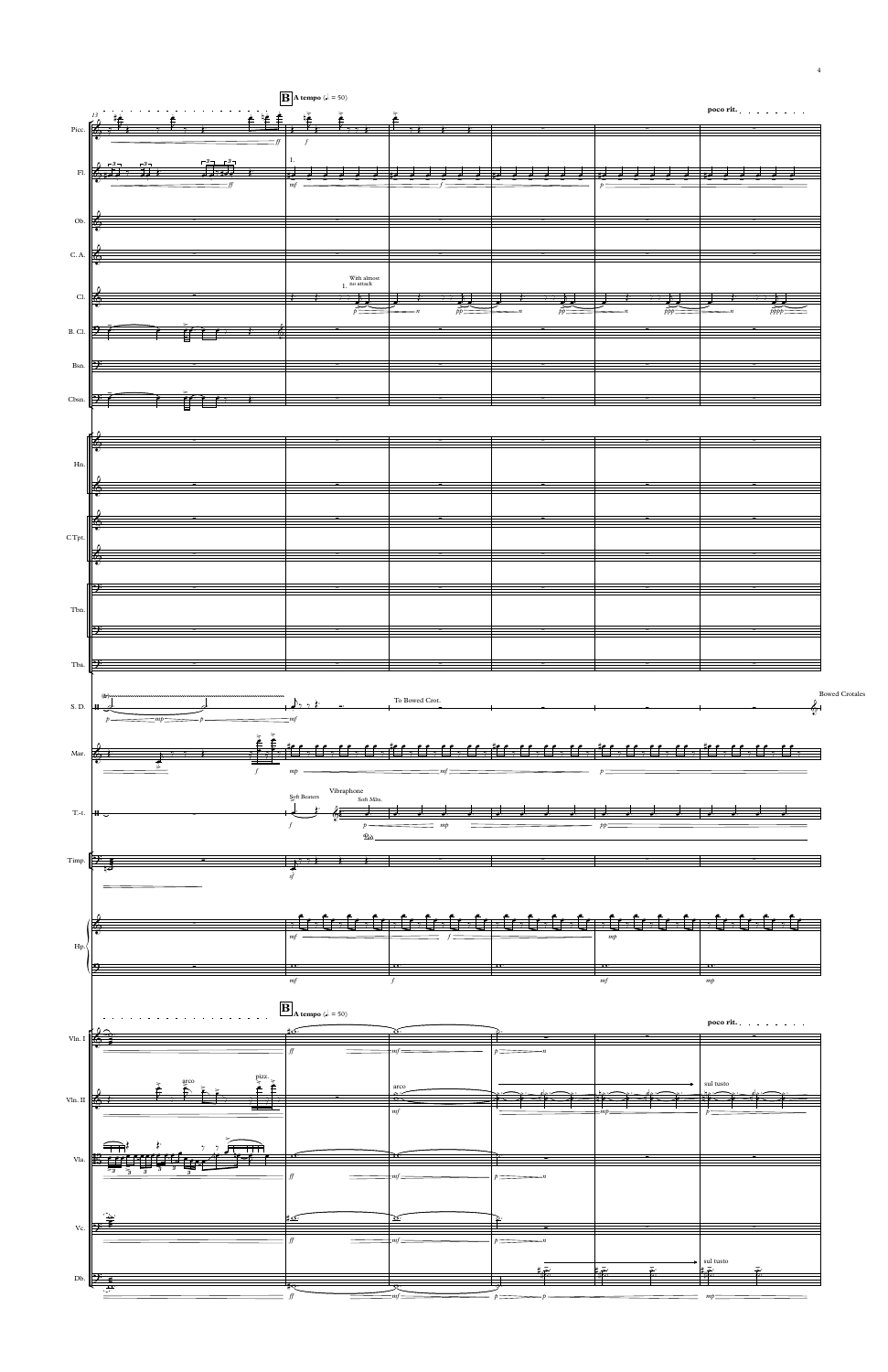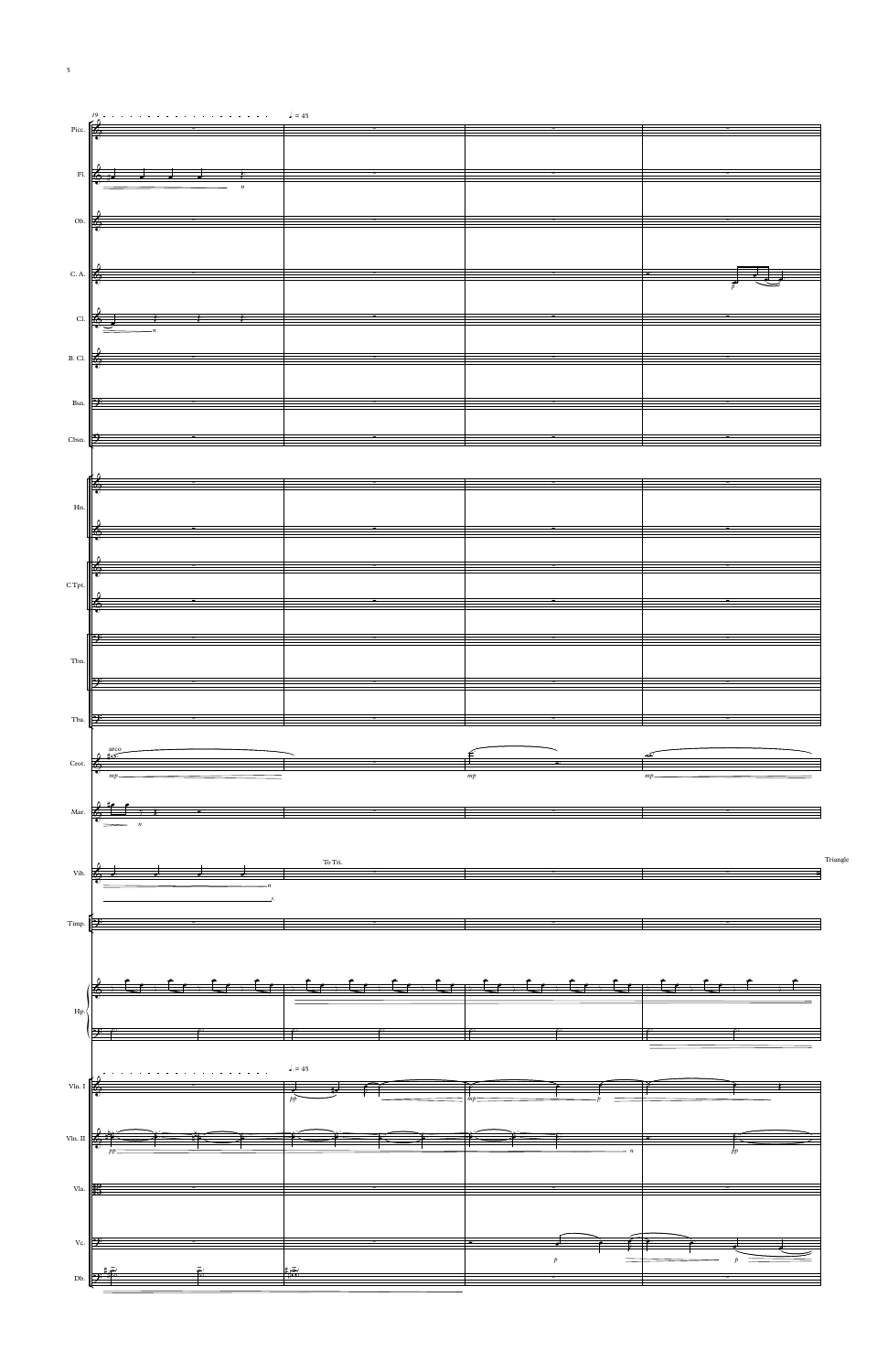

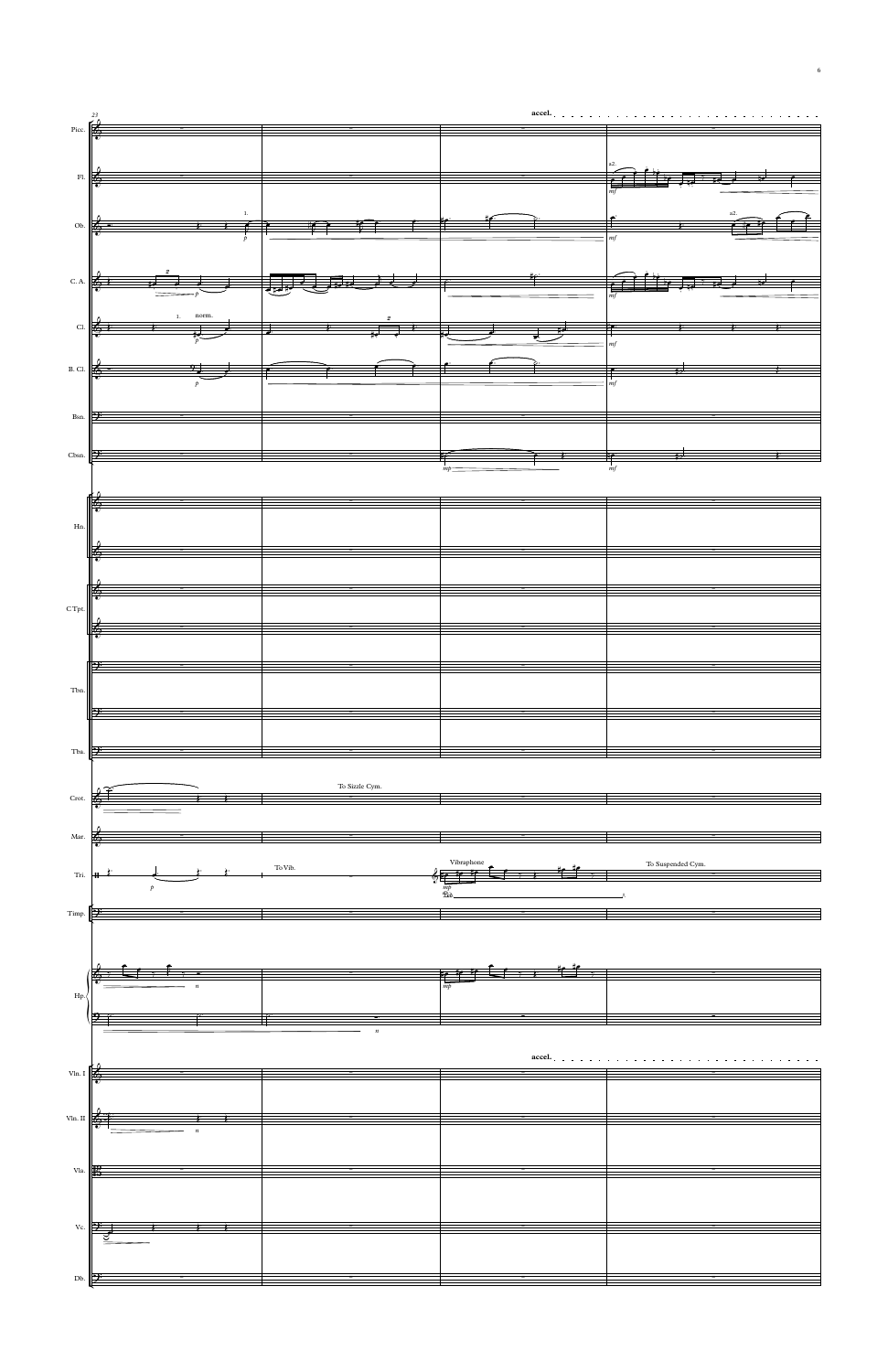

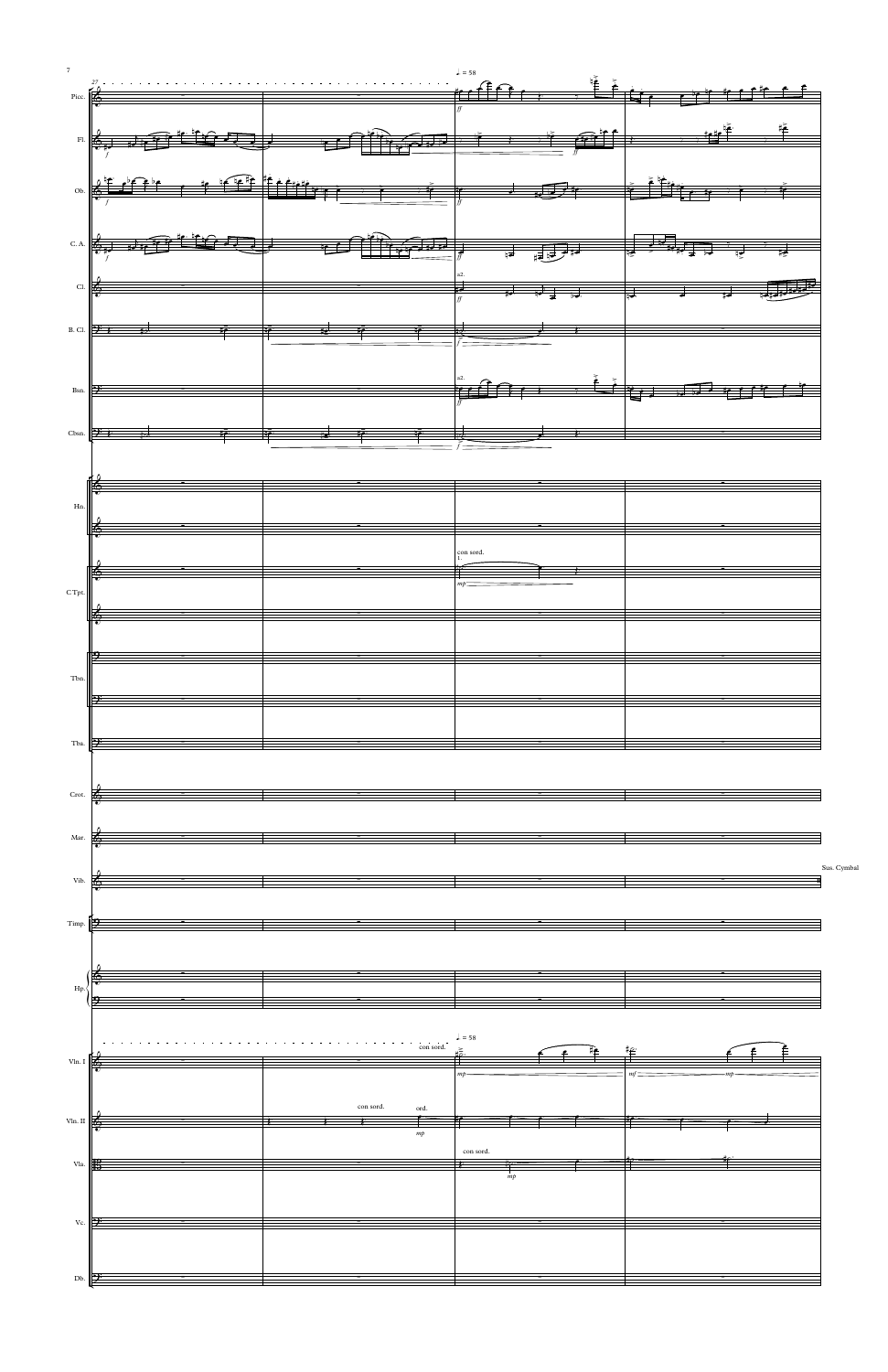

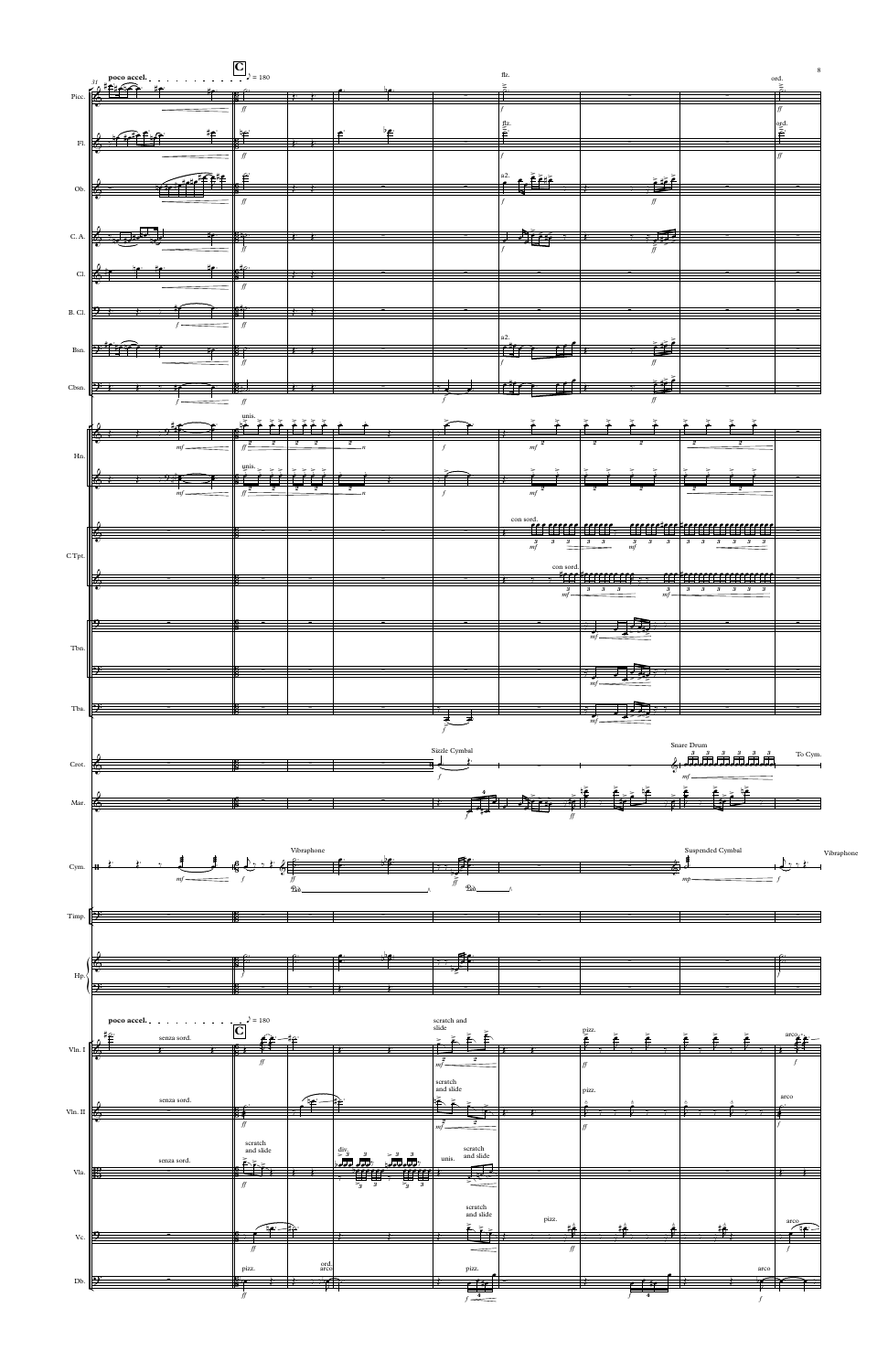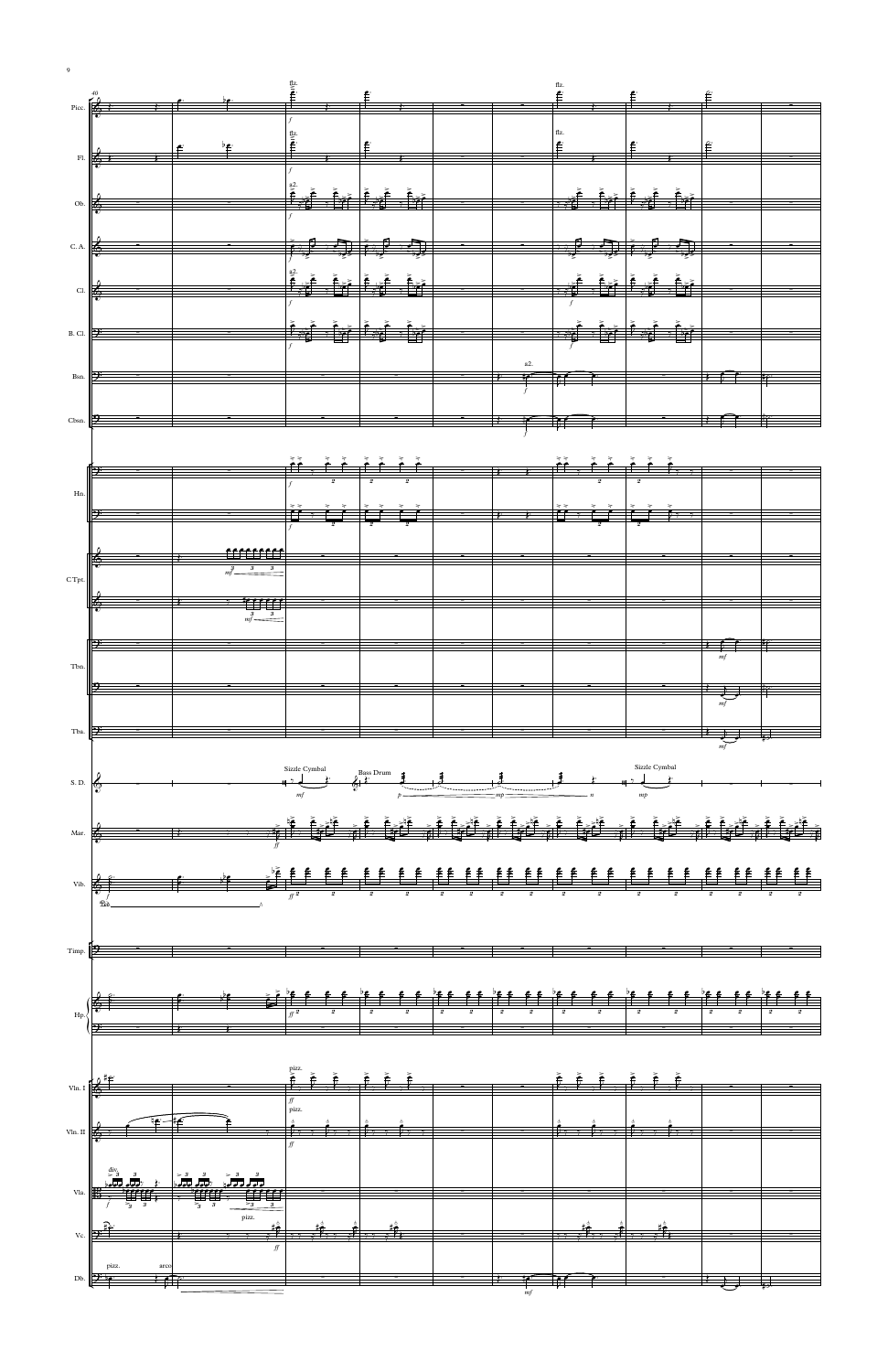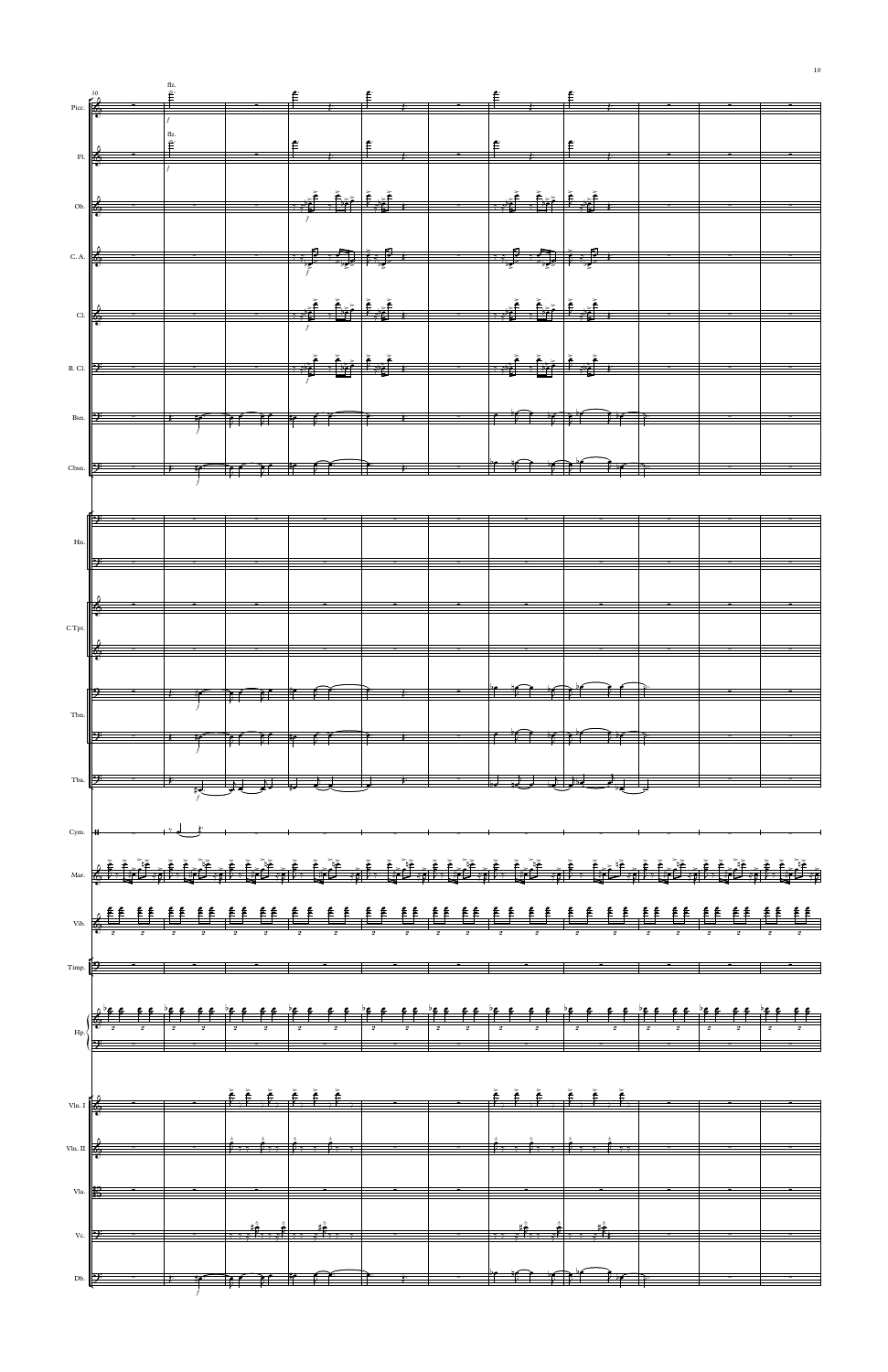

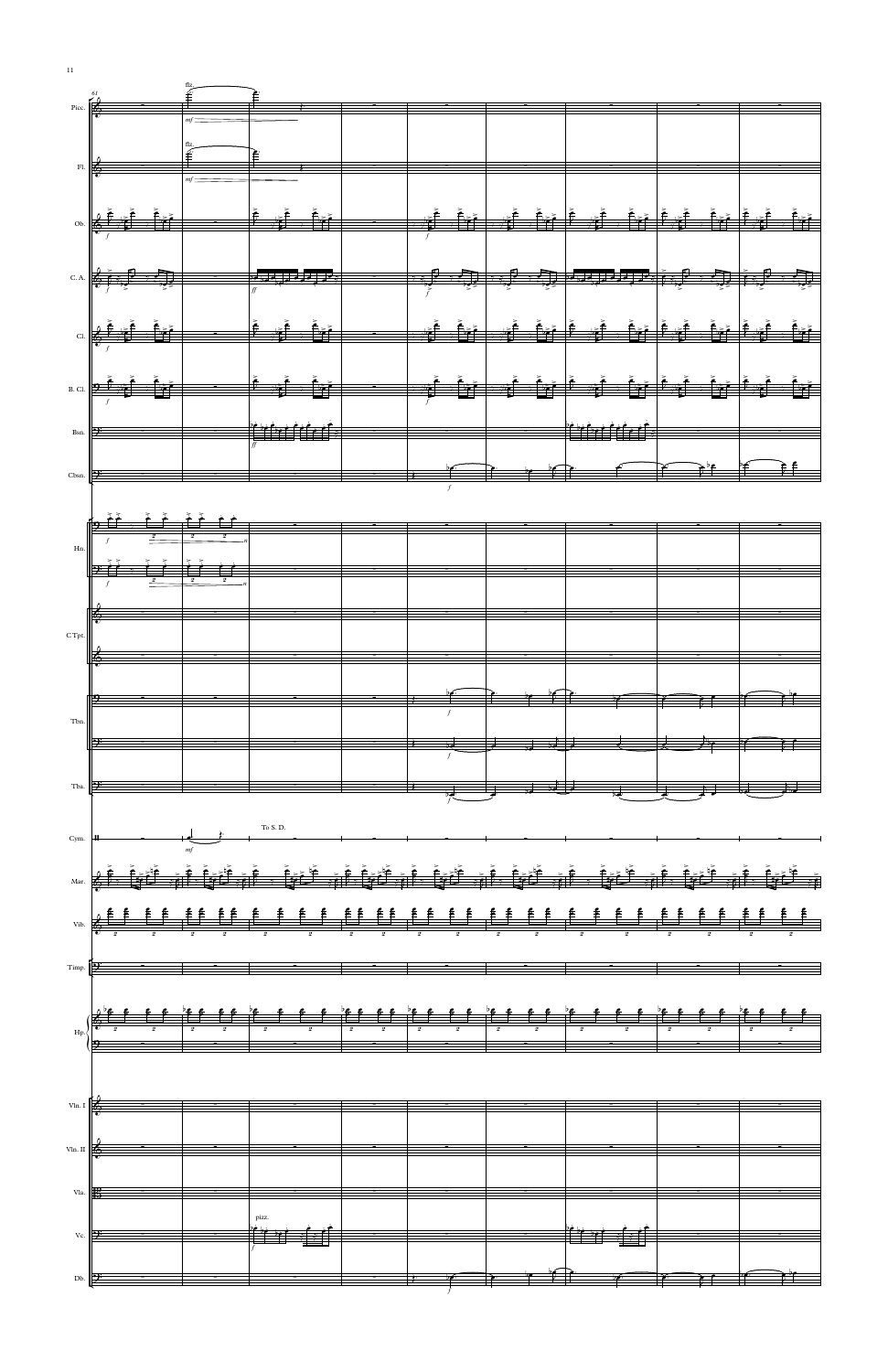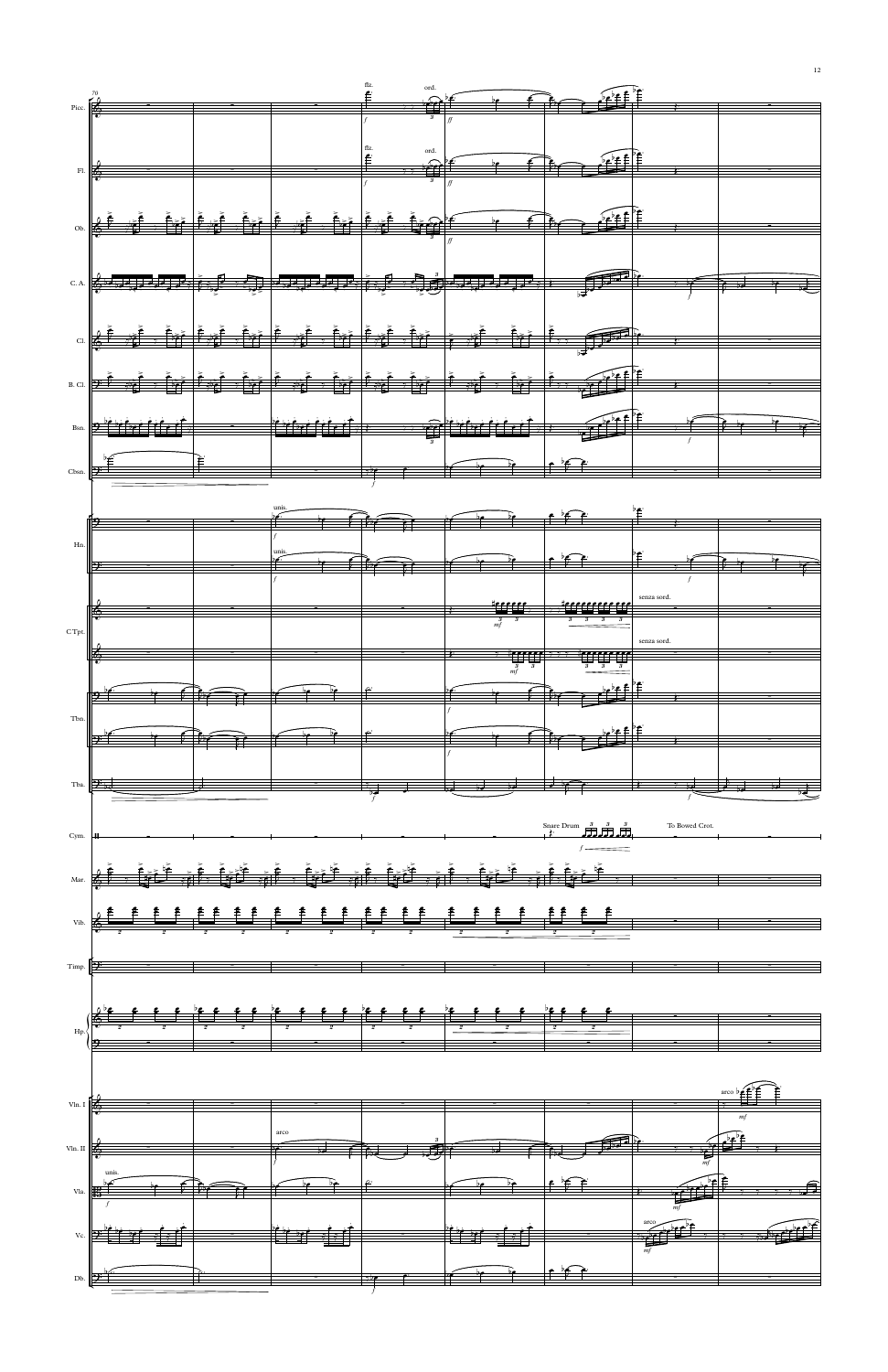

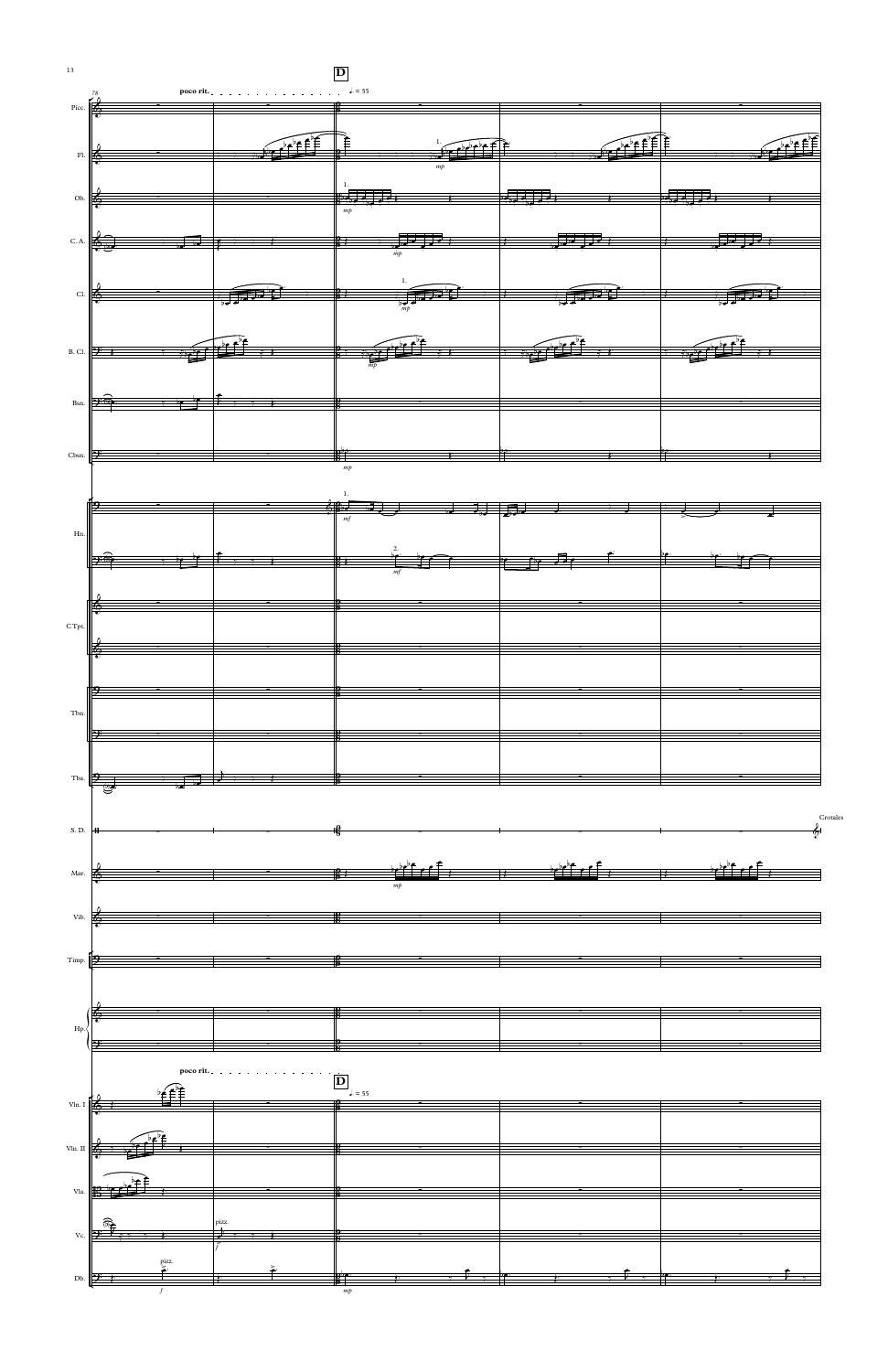



14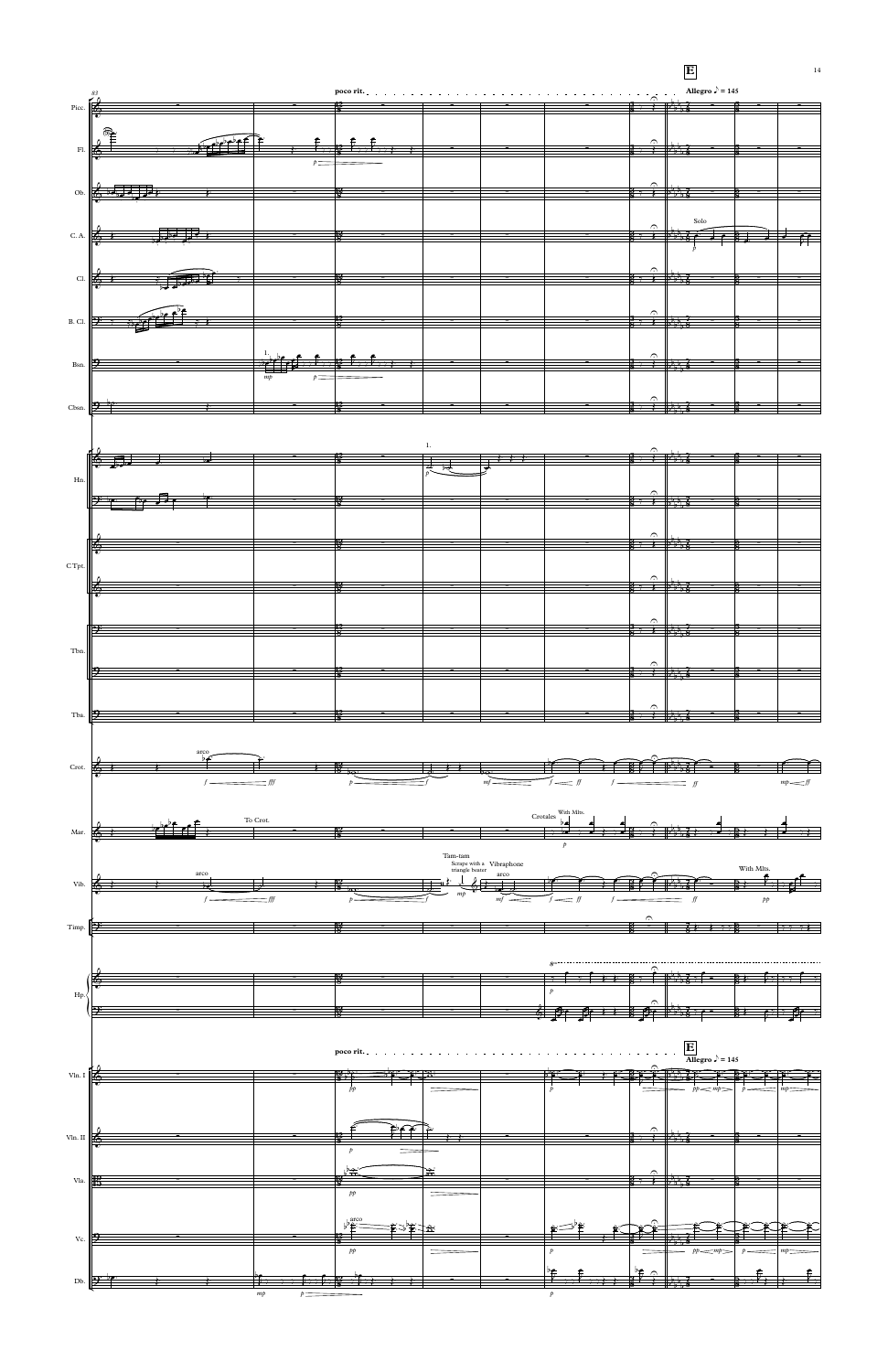

15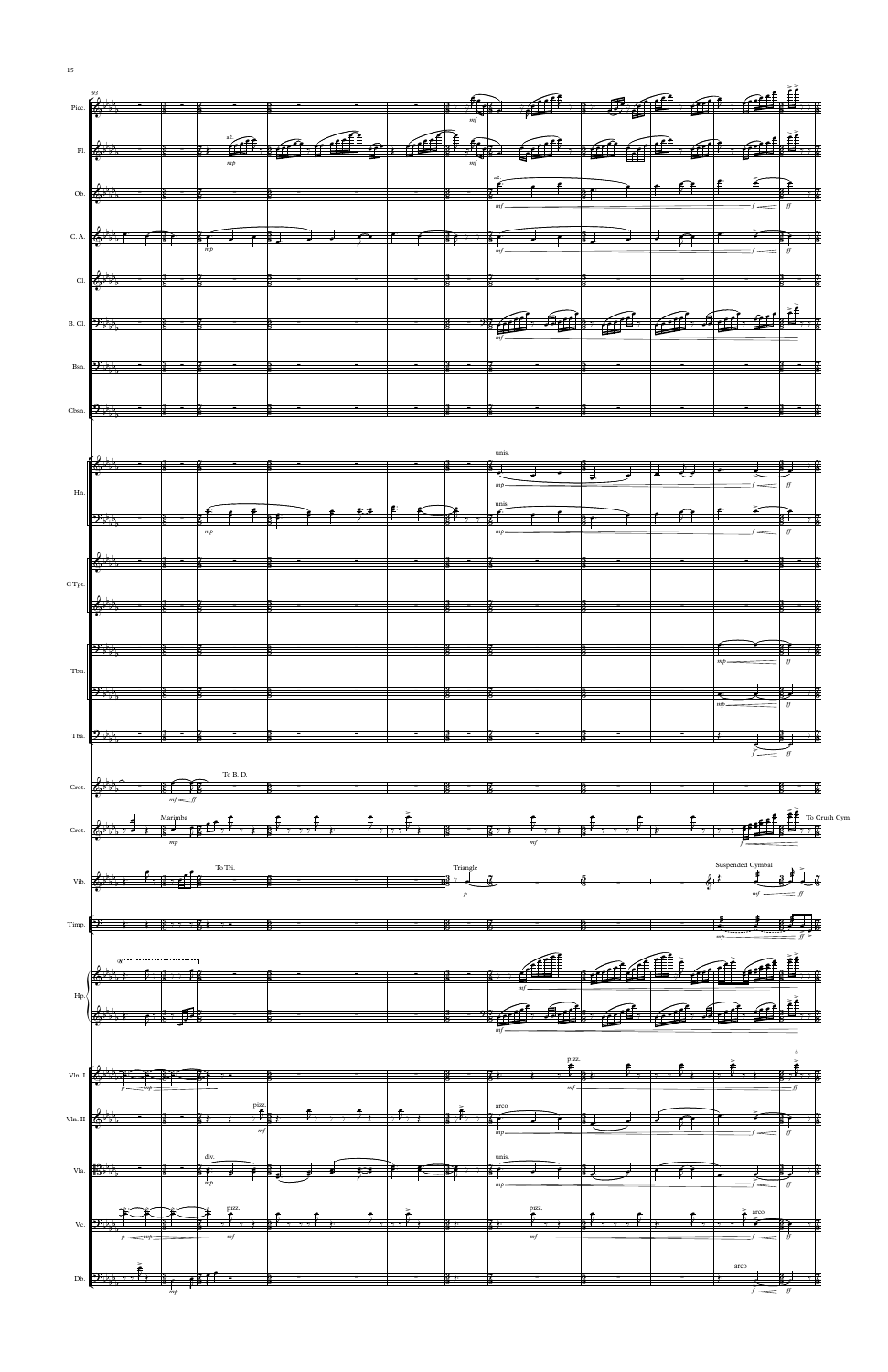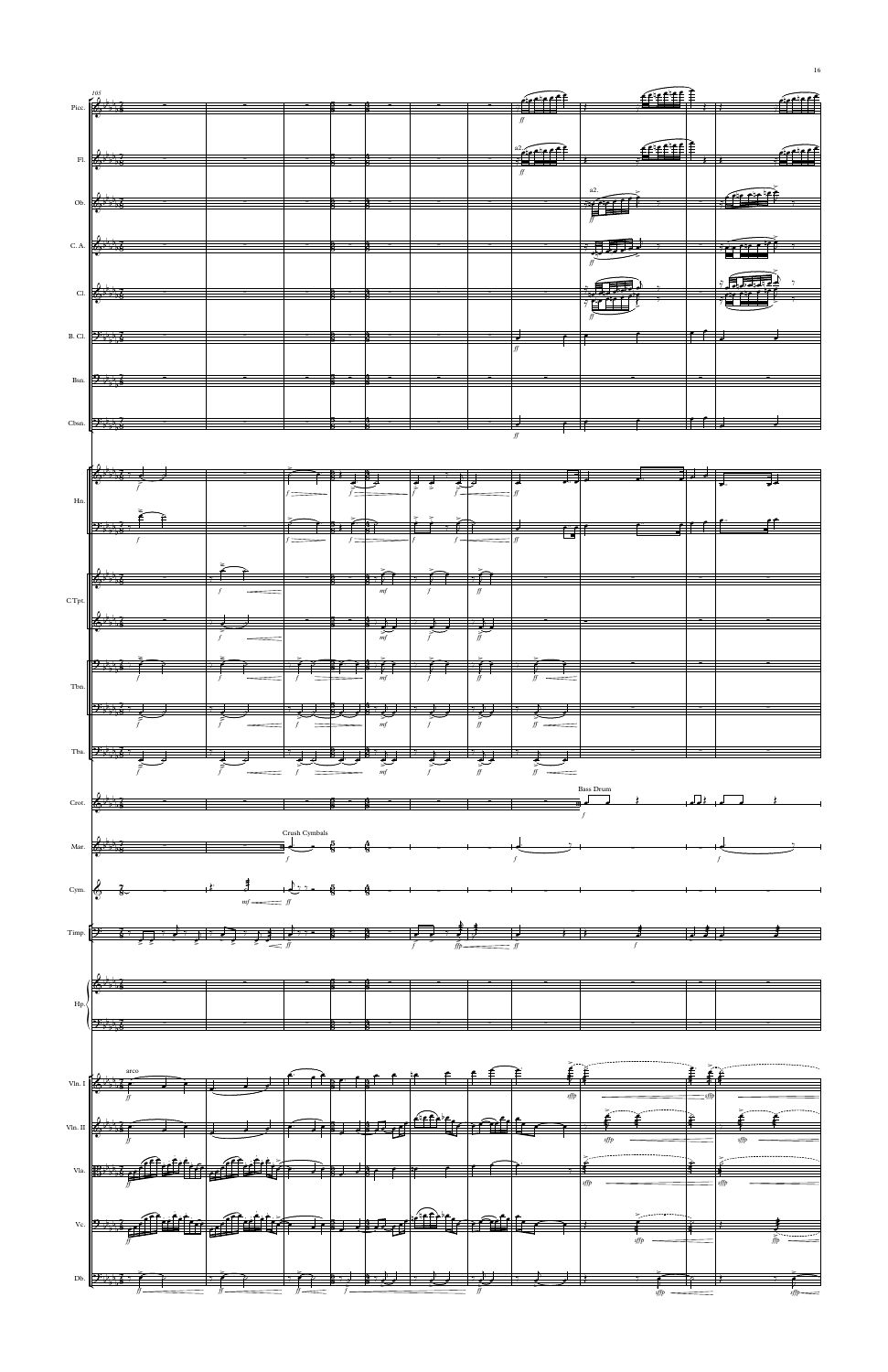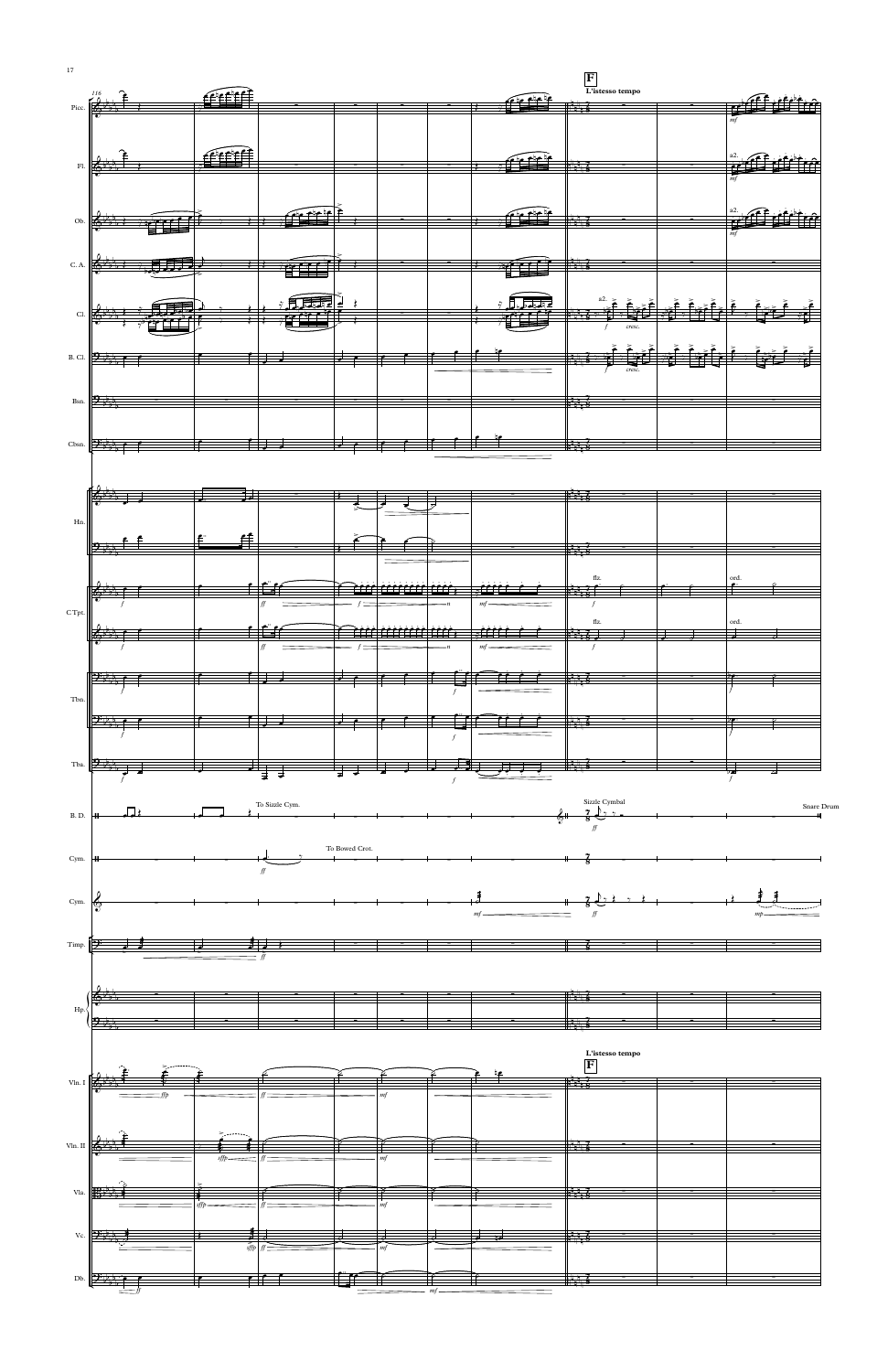